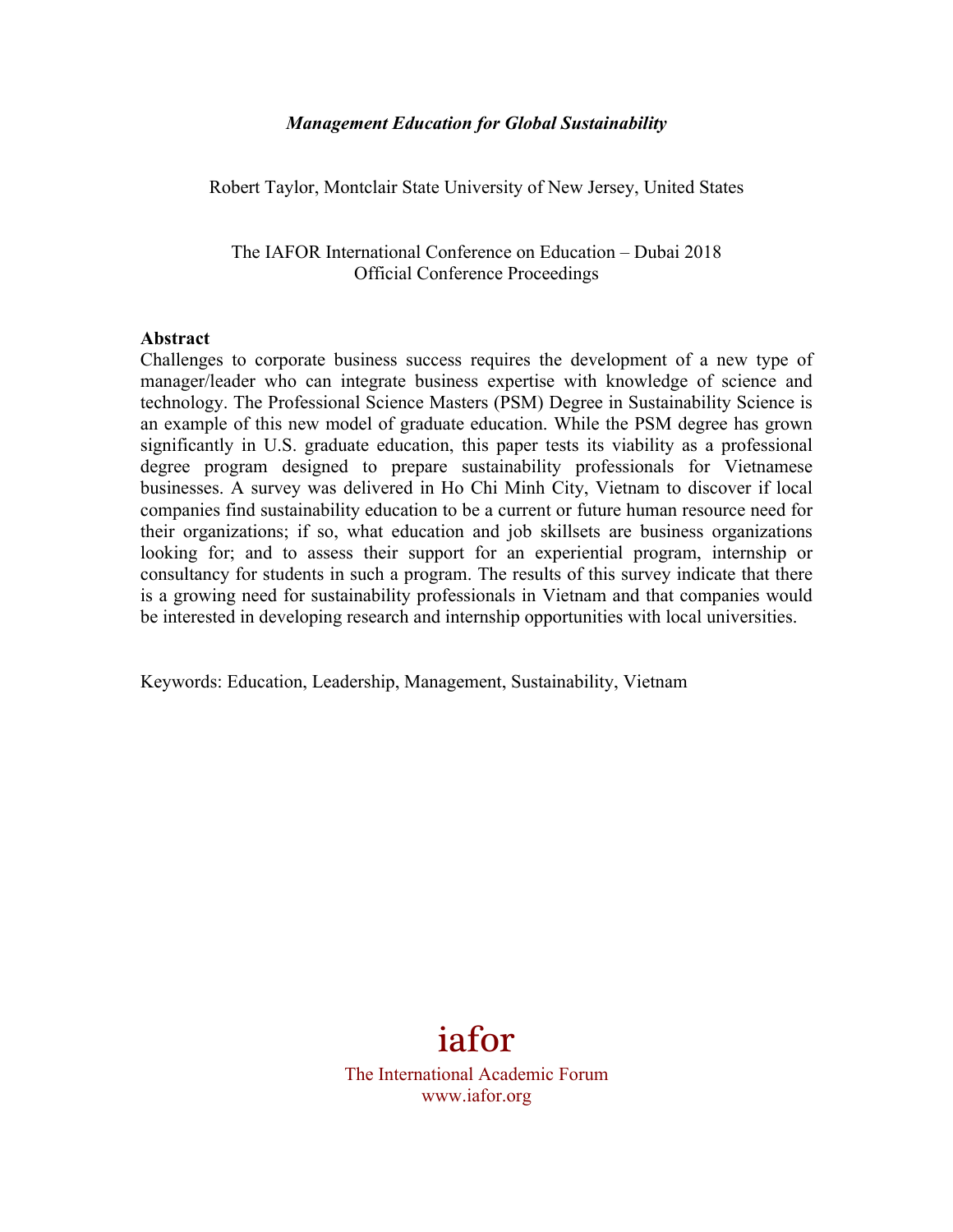## **1. Introduction**

Business sustainability is a company's ability to achieve its business goals and increase long-term value by integrating economic, environmental and social opportunities into its business strategies (Taylor, 2013) Corporations are part of a larger social and natural system where risk to these systems can hinder business goals and organizational success. Challenges to corporate business success are many and varied (Wirtenberg, 2014). While short term earnings are important, long-term systematic risks are emerging. Climate change and extreme weather affect the viability of supply chains; water supply, air quality, and natural resource constraints due to a rising global middle class fosters increased material, energy, and production costs; growing population inequality is causing social tension and conflict; and radical transparency through internet and cloudbased connectivity and social media makes every business vulnerable, particularly multinationals (AMA).As a result of these developing global risks, a new type of graduate education needs to be developed to create professional sustainability managers that have both science and business skillsets.

An example of this new model is the Professional Science Masters (PSM) in Sustainability Science which posits a rigorous study in science and mathematics with coursework in management, policy and law, with an emphasis on communication, project management and other employer-desired skills (CGS). To test the effectiveness of this model for Vietnam, a survey was delivered in Ho Chi Minh City, Vietnam to discover if companies find sustainability education to be a current or future human resource need for their organizations? If they do, what education and job skillsets are business organizations looking for in their hiring process? And finally, to assess their support for an internship program that would emphasize practical education if such a graduate program was developed?

# **2. Need for Professional Sustainability Leaders and Managers**

The Green Biz Group, an organization that tracts corporate sustainability, reports that 33 percent of global corporate leadership is now actively pursuing sustainability within their organization and positioning green initiatives as an important component to their overall business strategy [5]. Sustainability professionals are now visible at every level of a company or non-profit organization. Their main functions are to coordinate initiatives; encourage employee engagement; and to drive the organization towards greater corporate and community citizenship (Hamilton et al].

In a Green Biz Report in 2014, 32 percent of sampled companies indicated their need for sustainability professionals, and 20 percent of these positions were in newly created jobs. In Vietnam, there is a general need for skilled technical employment and management to increase its global competitiveness (GreenBiz). In a National University of Singapore Report on Vietnam competitiveness, it saw a great need for Vietnamese graduates to have sufficient technical skills to accomplish many of the industrial activities that are required in an emerging global economy. An American Chamber of Commerce Report noted how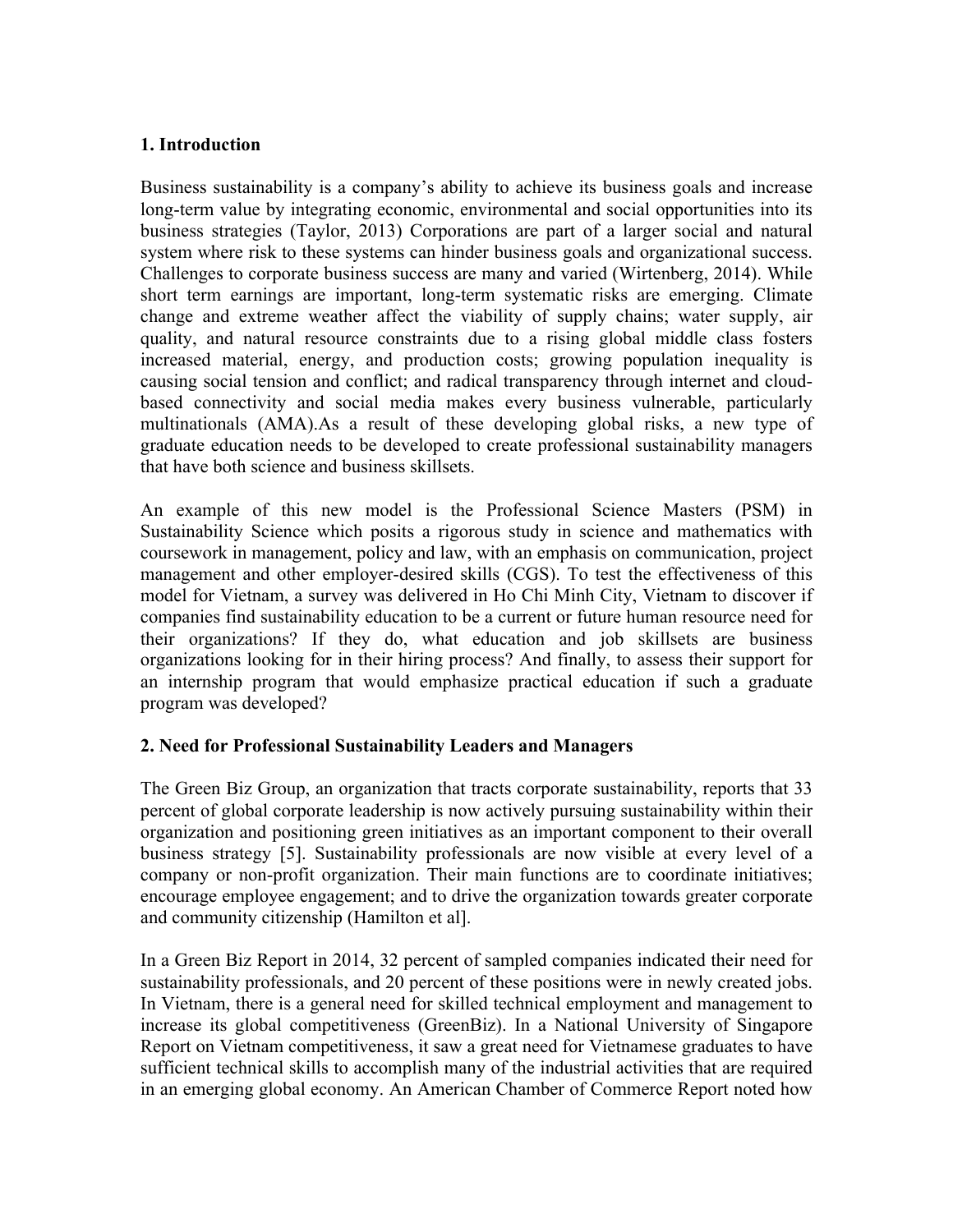the Vietnamese business community is increasingly concerned about shortages of skilled labor. It reported: "Cooperation among educational/training institutions, enterprises and other units employing people is rare. As a result, graduate often lack the skills being demanded in the market. A survey conducted by the Vietnam Student Association (VSA) showed that 50 percent of graduate in Vietnam cannot find jobs in their field and those who have to be retrained account for a significant share...In a discussion paper presented at the Vietnam Business Forum in June 2010, about 65 percent of the Vietnamese labor force is unskilled and about 78 percent of the population aged 20-24 is untrained or lacks the necessary skills" (Hal et all).

In the United States, the research community has long recognized that reform in graduate STEM (science, technology, engineering, mathematics) education is necessary to meet the needs for new professionals (CGS). With the number of traditional academic jobs decreasing, graduate programs in the United States are seeking a new model which emphasizes interdisciplinary, entrepreneurial, and technological innovation. This need for a new type of professional education was revealed in a survey of employers in the state of Oregon, USA. It found that when making hiring decisions, 90 percent of the employers rated work experience and the ability to communicate clearly as the two most important skills for hiring. Next to these skills was the need for students to have knowledge of government regulations and business conditions and practice (See Fig. 1 in the Appendix). And lastly, almost half of the employers rated a graduate degree with advanced scientific coursework as important (Bechert et al).

The Professional Science Masters (PSM) is such a model gaining traction in the United States for graduate education. The PSM stresses written and verbal communication skills, and team-building required in professional settings. It emphasizes more technological innovation than a Masters of Business Administration (MBA) and more professional business skills than a traditional science Master's degree. It includes project or team experience versus the traditional thesis and requires real world experience through internships or projects with companies and potential employers. This paper tests whether this model for a new type of STEM Professional that merges business skills with technical scientific expertise can be a useful model for graduate education in Vietnam by viewing the results of a survey for the PSM in Sustainability Science.

#### **3. Vietnamese Companies and Sustainability Education**

In conjunction with the College of Environment at Ho Chi Minh City University of Natural Resources and Environment, the researcher conducted an on-line survey of companies and some governmental agencies between August and December 2015. The purpose of the survey was to evaluate whether a graduate educational program in sustainability science would be well-received by Vietnamese employers and to determine if the PSM model would be an effective graduate model for professional education in the Ho Chi Minh City Region. Companies were identified mainly through the Business Directory of the American Chamber of Commerce – Ho Chi Minh City Chapter and through university-based associations (AmCham). Letters were sent out to 172 companies in the Ho Chi Minh City Region and an additional 23 other companies were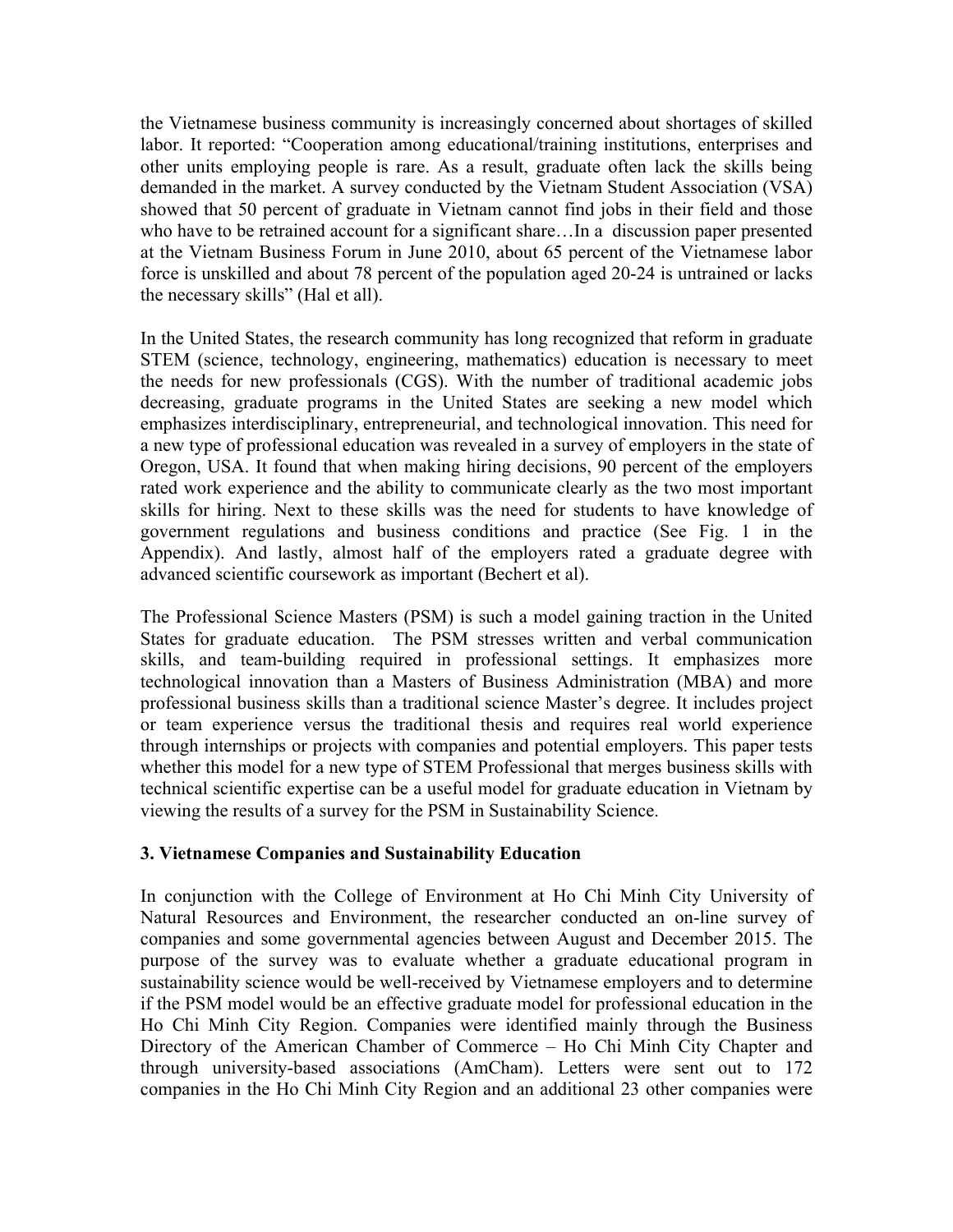contacted directly through emails, making a potential base of 195 respondents. A total of 45 surveys were collected on-line, a response rate of 23 percent. Letters of inquiry and the on-line survey were delivered in both English and Vietnamese, with 69 percent responding in Vietnamese and 13 percent in English. The survey results were analyzed using SPSS computer statistical program software.

# **4. Company Respondent Profiles and Survey Results**

A majority of the companies surveyed were Vietnamese, with 82 percent having their corporate headquarters in Vietnam, 7 percent in Asia outside of Vietnam, and 11 percent in Europe. 60 percent were industrial companies (See Fig. 2 in the Appendix) and the company respondents were mostly at the Supervisor level in their organizations (See Fig. 3 in the Appendix). 38 percent of the companies surveyed indicated that they have published some type of sustainability report and 47 percent revealed that they had an employee responsible for sustainability issues in their organization.

In order to determine the need for a new type of professional graduate education to meet the requirements for the rise of corporate sustainability, three basic questions were asked. First, what sustainability issues are important to your company? Second, what strategies are most important for a successful sustainability agenda in your organization? And finally, what are the barriers to achieving sustainability in your organization?

The highest sustainability concerns for the respondents were for business ethics; a safe and healthy environment; and reducing waste. The next tier of important concerns were for: maintaining a safe and reliable food supply; clean water; and climate change. The least important concerns were for renewable energy; natural disaster assistance; biodiversity; population growth; and reducing greenhouse gas emissions (See Fig. 4 in the Appendix).

When the respondents were asked to respond to which business strategy would lead to the most successful sustainability agenda for their organization, they listed: the need for senior management support; embedding sustainability into the core business strategy; establishing procedures for measuring sustainability performance; and meeting customer demand and new market opportunities as the most important considerations (See Fig. 5 in the Appendix). And lastly, they saw the lack of awareness or understanding of sustainability as the greatest barrier to sustainability in their organizations (See Fig. 6 in the Appendix).

# **5. Graduate Professional Education for Sustainability**

The first part of the survey concentrated on the respondent's perspective of sustainability in their organization, while the last set of survey questions addressed what the respondents thought were the most important professional and educational skillsets needed for a sustainability professional in their organization. The survey revealed that the highest skillsets needed were problem-solving skills; systems-thinking skills; and communication skills (See Fig. 7 in the Appendix). And finally, when developing a curriculum for a graduate professional program in sustainability science, the two areas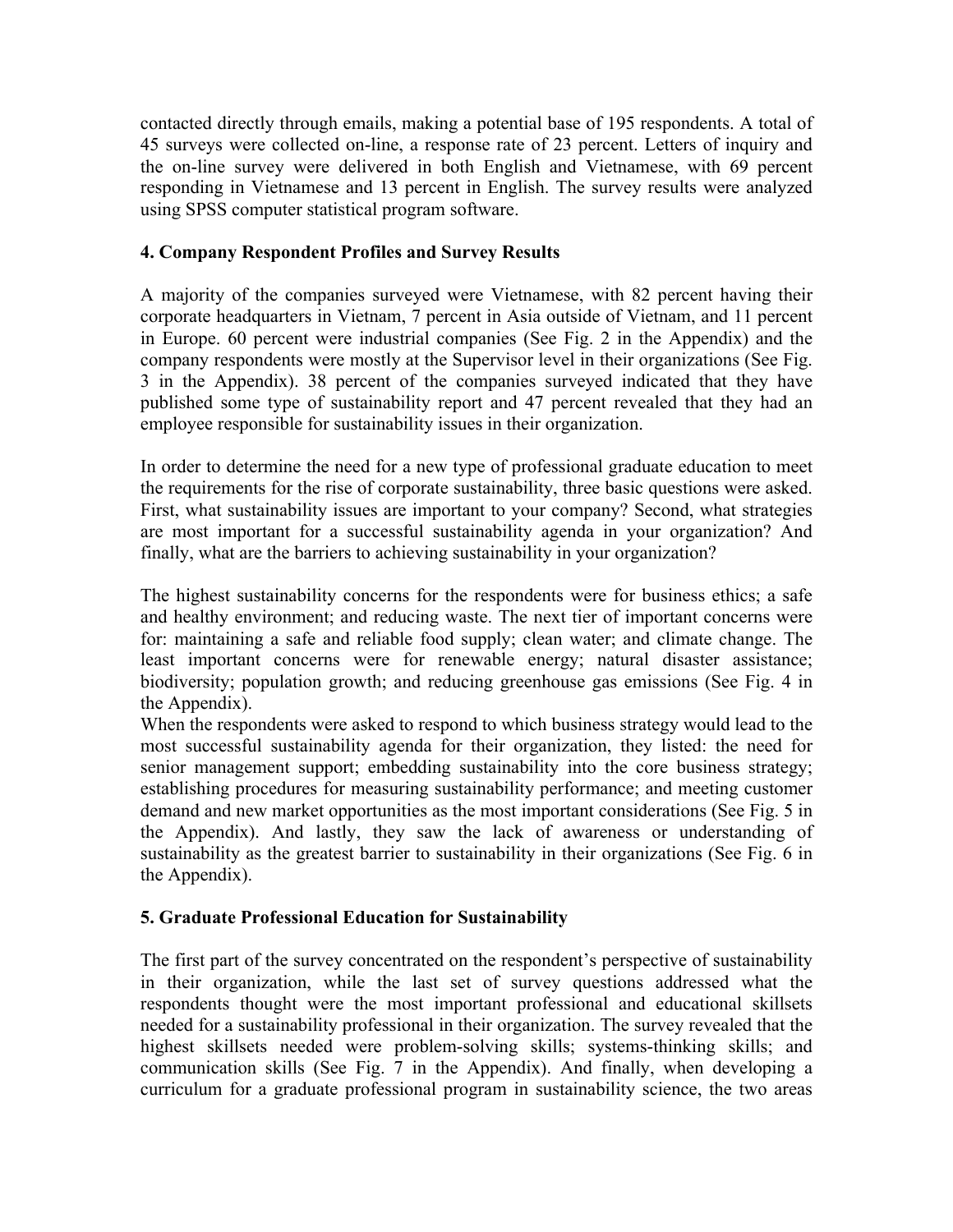that respondents found most important were emphasized were ethics education and problem-solving skills education (See Fig. 8 in the Appendix).

## **6. Conclusion**

Today, companies are concerned over risks to their operations that can emanate from supply chain disruptions due to typhoons and flooding events; compliance risk that relates to clean air and water issues; and global trade risks due to new packaging and carbon emission requirements. All of these risks reflect the need for a new set of professional managers and business leaders who have expertise in sustainability science. As an emerging professional field, it is important to design a curriculum which meets company requirements and perspectives. The companies surveyed in this study seemed to prefer a model that is based on the Professional Science Masters (PSM), which emphasizes the internship as an important component for graduate education. In the survey, 87 percent of the respondents indicated that they believed that an internship experience was necessary for a successful graduate educational experience. Also, 62 percent stated that their companies would support an internship program and would recommend staff for the PSM in sustainability science if one was established in Vietnam.

## **Acknowledgment**

I would like to acknowledge the research contributions of Dr. Nguyen Thi Van Ha, Dean of the College of Environment, at Ho Chi Minh University of Natural Resources and Environment, Ho Chi Minh City, Vietnam and Phuc Huan Nguyen, M.S., Researcher at Ho Chi Minh University of Natural Resources and Environment.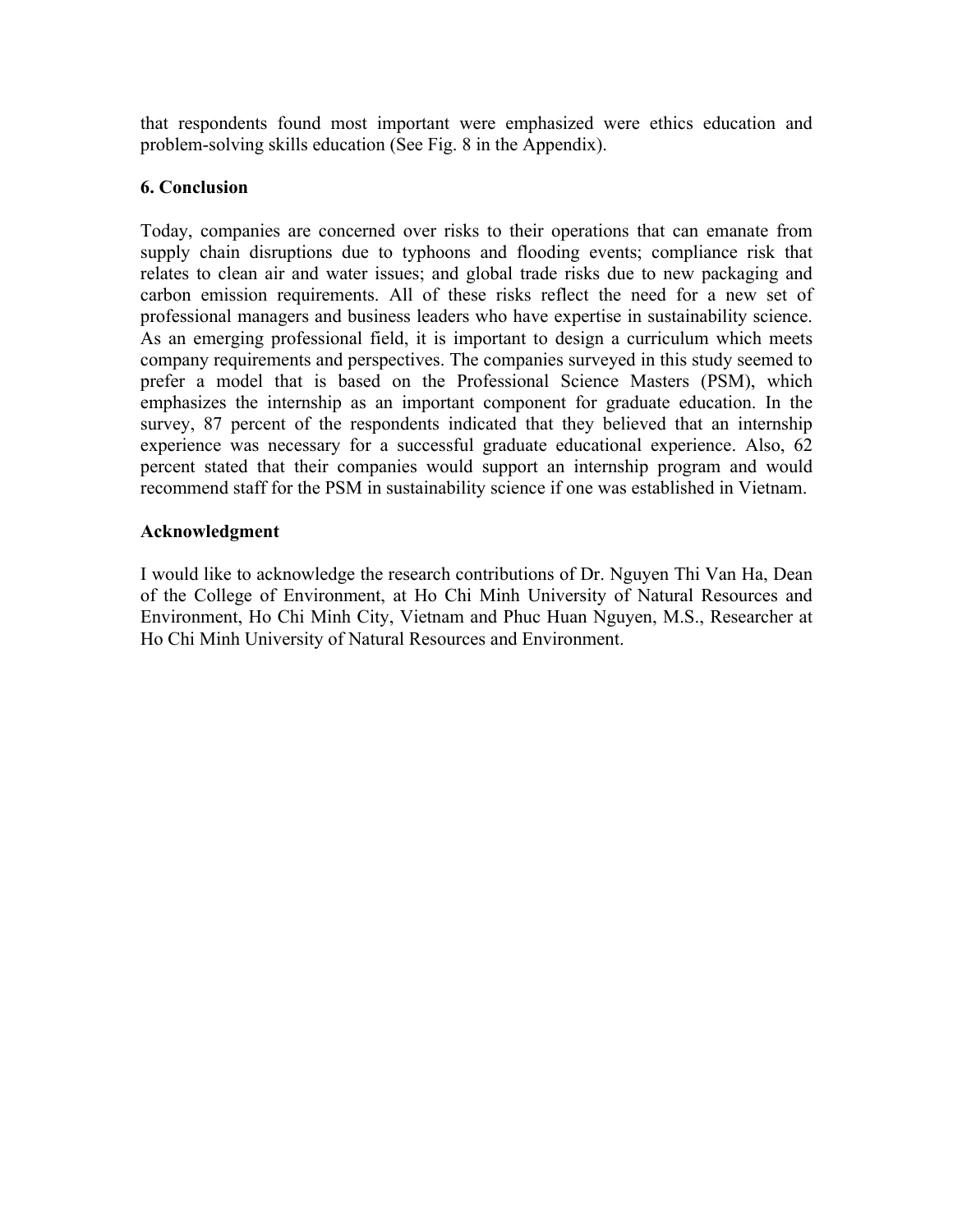#### **References**

AmCham Vietnam – Ho Chi Minh City Chapter, retrieved online at http://www.amchamvietnam.com/business-directory/.

(AMA) American Management Association, "Creating a Sustainable Future: A Global Study of Current Trends and Possibilities 2007-2017, retrieved online at https:www.amanet.org.

Bechert, U., Kaiser, M. & Schafer, B , "Oregon's Statewide PSM Initiative," retrieved online at http:www.ncsl.org/portals/1/documents/edu.pdf

**(CGS)** Council of Graduate Schools, "Professional Science Master's Degree: Background and Overview, 2010, retrieved online at https://www.professionalsciencemasters.org

GreenBiz Report, retrieved on-line at htts://www.greenbiz.com.

Hal, T.. & Porter, M "Vietnam Competiveness Report," Lee Kuan Yew School of Public Policy, National University of Singapore, Singapore, 2010.

Hamilton, J., "Is a Sustainability Career on Your Green Horizon." U.S. Bureau of Labor Statistics, Washington, D.C., retrieved online at http://www.bls.gov/green/sustainability/sustainability.htm.

Taylor, R., "Is Corporate Sustainability More Public Relations than Real," in R. Taylor, edited, *Taking Sides: Clashing Views in Sustainability*, 2 edition, McGraw-Hill: New York

Wirtenberg, J., *Building a Culture for Sustainability: People, Planet, and Profits in a New Green Economy,* Praeger: Santa Barbara, California, 2014.

**Contact email:** taylorr@montclair.edu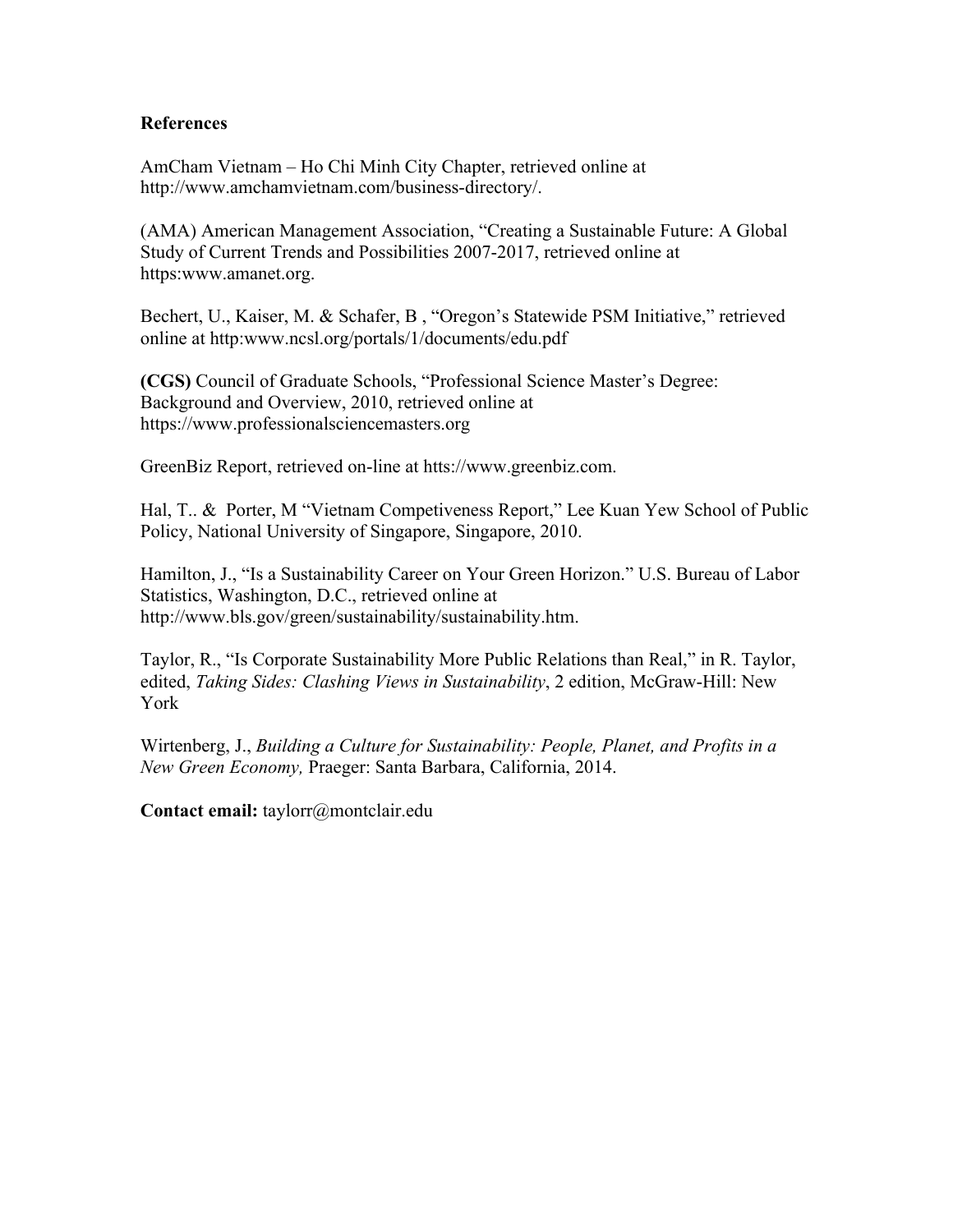# **FIGURES IN APPENDIX**





Source: Vietnam Competitive Report, NUS Asia Competitive Institute, 2010



## **Fig. 2: Skills Most Important for Hiring for U.S. Businesses**

Source: Oregon State Employment Survey, 2011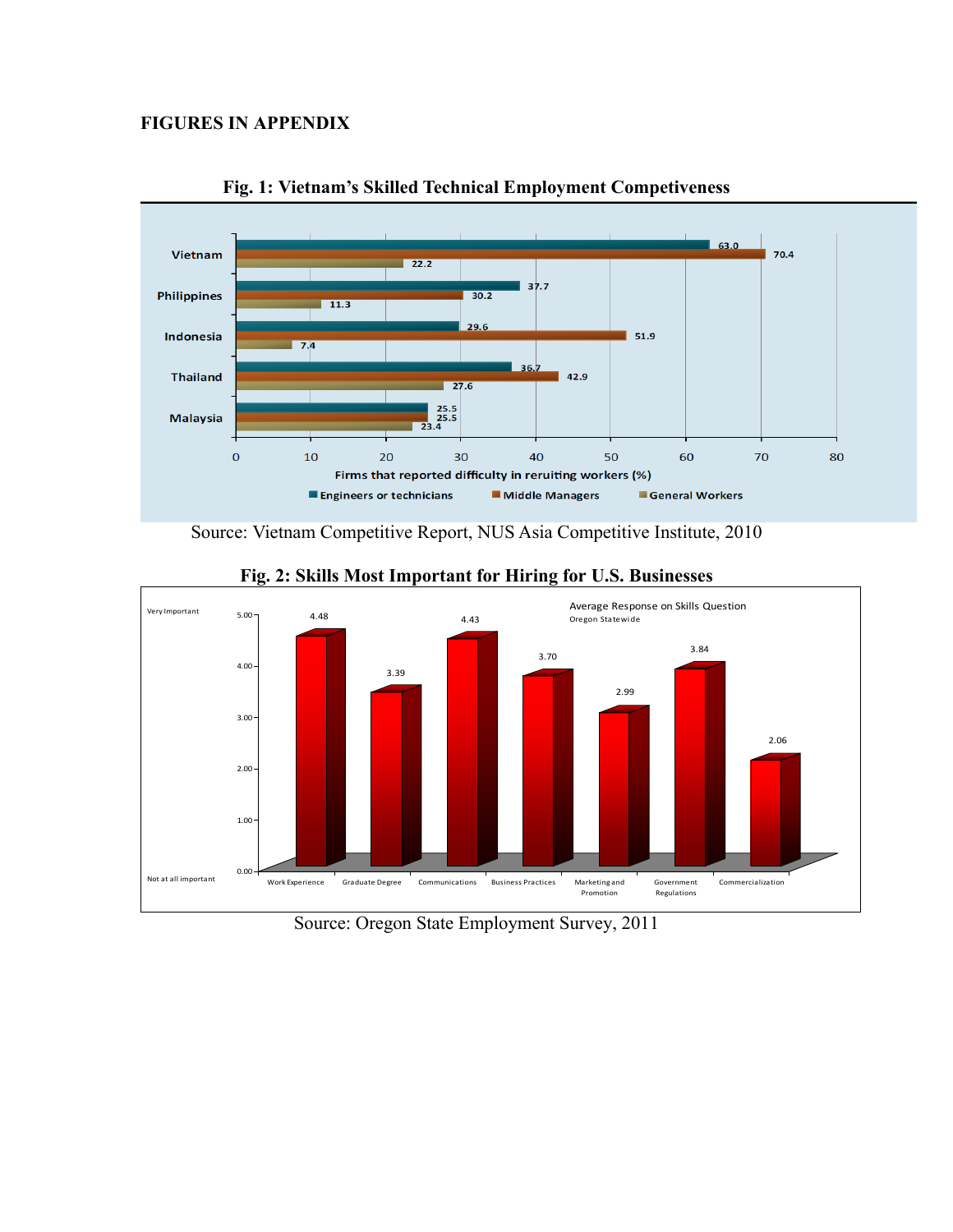

**Fig. 3: Business Function of Respondents within their Companies**

Source: Taylor, 2015



**Fig. 4: Level of Responsibility of Respondents within their Companies**

Source: Taylor, 2015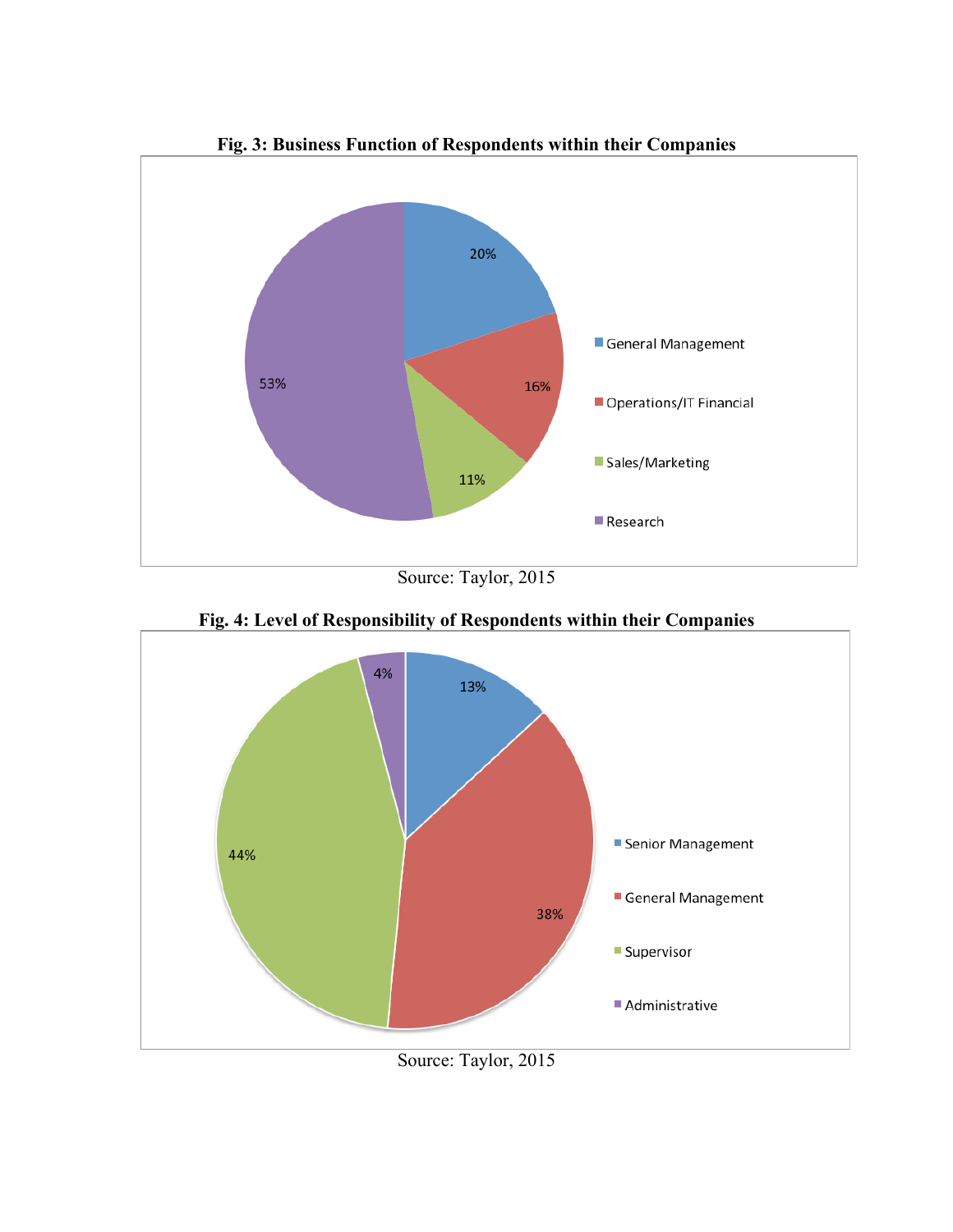

**Fig. 5: Respondent Views of Important Sustainability Issues for Vietnamese Businesses**

Source: Taylor, 2015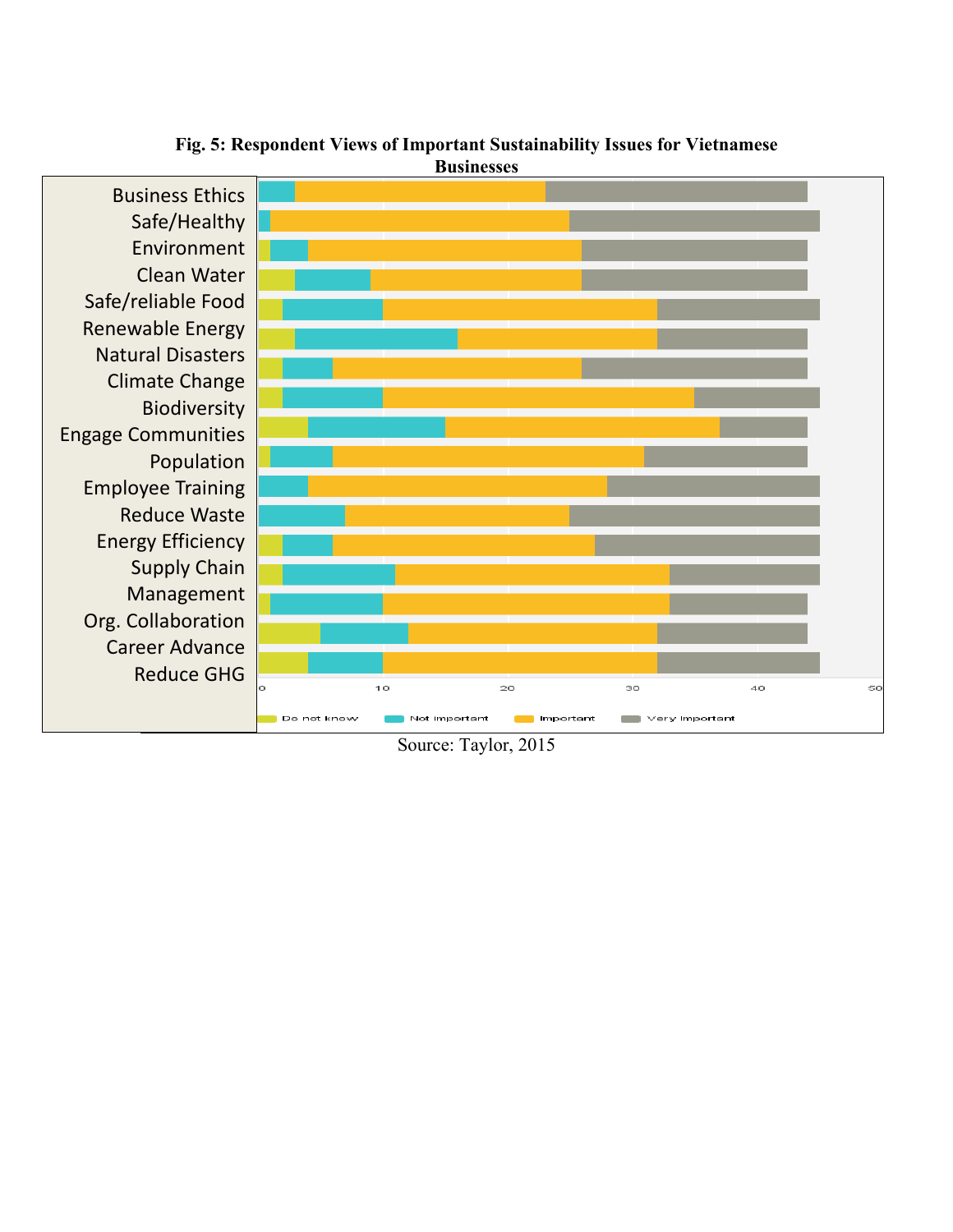

## **Fig. 6: Respondent Views of Important Sustainability Strategies for Vietnamese Businesses**

Source: Taylor, 2015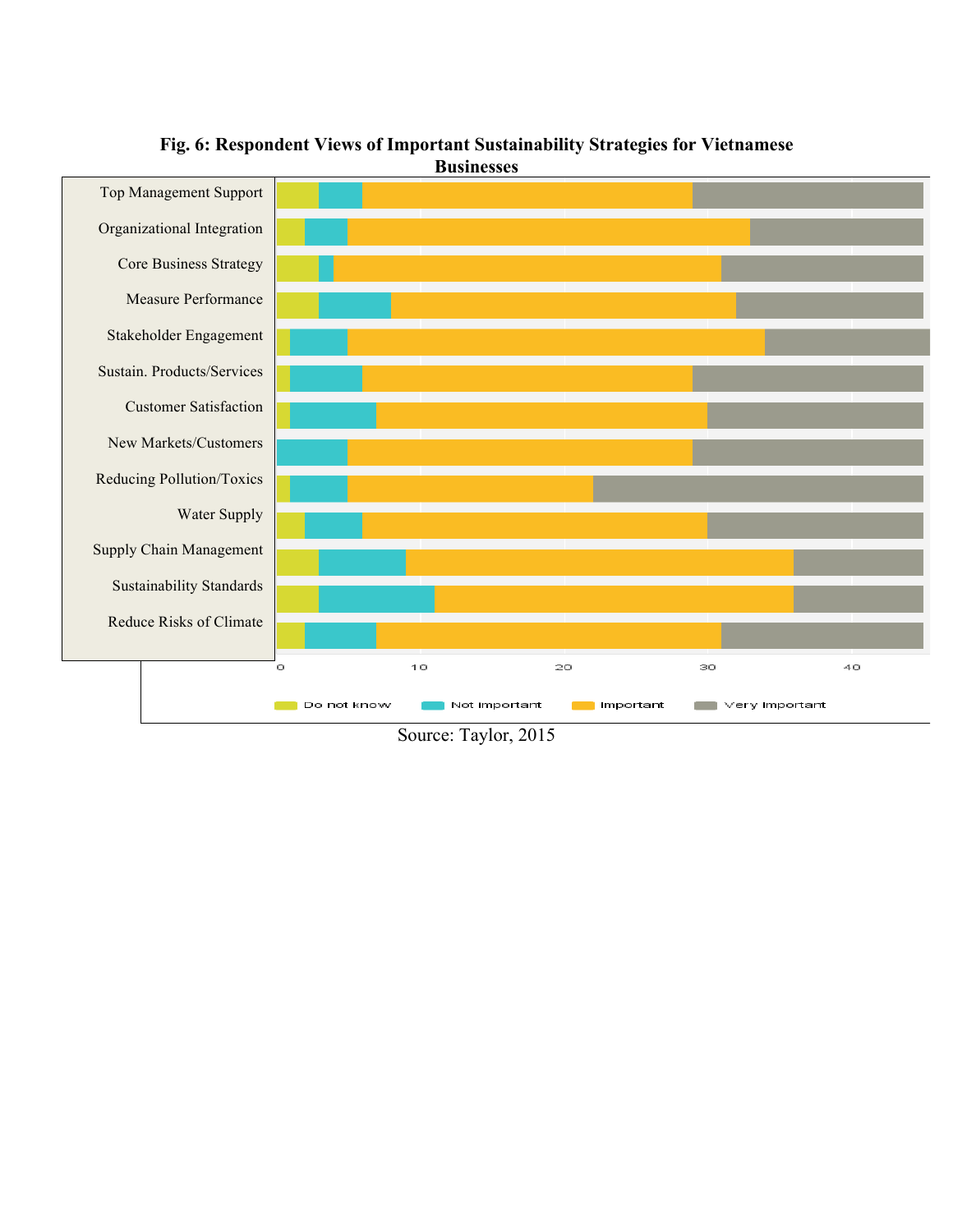

**Fig.7: Respondent Views of Barriers to Sustainability within their Companies**

Source: Taylor, 2015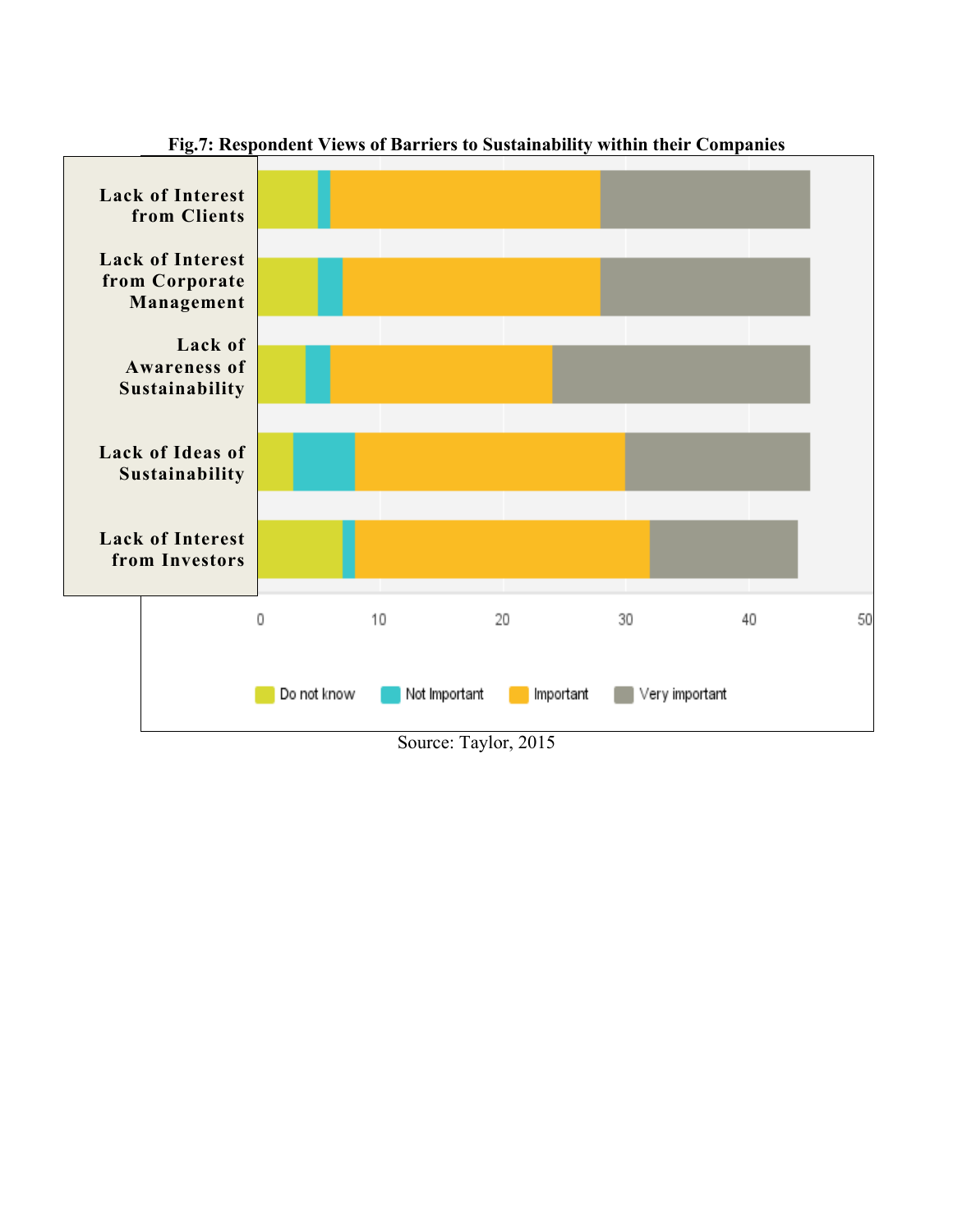

**Fig.8. Respondent Views of Skill-Sets Necessary for Sustainability Professionals**

Source: Taylor, 2015